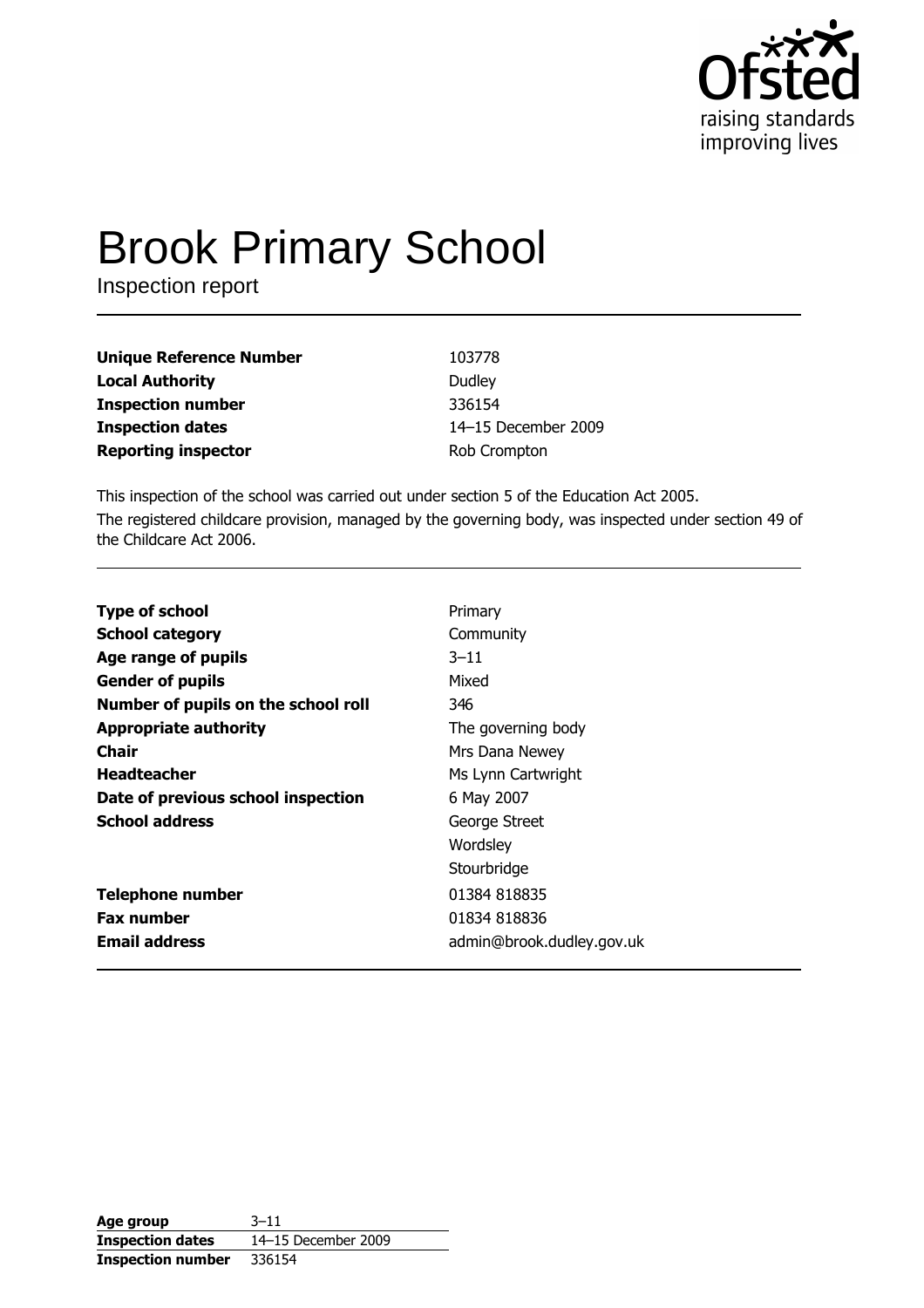**Registered childcare provision Brook Street Primary School** Number of children on roll in the registered 40 childcare provision Date of last inspection of registered Not previously inspected childcare provision

The Office for Standards in Education, Children's Services and Skills (Ofsted) regulates and inspects to achieve excellence in the care of children and young people, and in education and skills for learners of all ages. It regulates and inspects childcare and children's social care, and inspects the Children and Family Court Advisory Support Service (Cafcass), schools, colleges, initial teacher training, work-based learning and skills training, adult and community learning, and education and training in prisons and other secure establishments. It rates council children's services, and inspects services for looked after children, safequarding and child protection.

Further copies of this report are obtainable from the school. Under the Education Act 2005, the school must provide a copy of this report free of charge to certain categories of people. A charge not exceeding the full cost of reproduction may be made for any other copies supplied.

If you would like a copy of this document in a different format, such as large print or Braille, please telephone 08456 404045, or email enquiries@ofsted.gov.uk.

You may copy all or parts of this document for non-commercial educational purposes, as long as you give details of the source and date of publication and do not alter the documentation in any way.

Royal Exchange Buildings St Ann's Square Manchester M<sub>2</sub> 7I A T: 08456 404045 Textphone: 0161 618 8524 E: enquiries@ofsted.gov.uk W: www.ofsted.gov.uk © Crown copyright 2009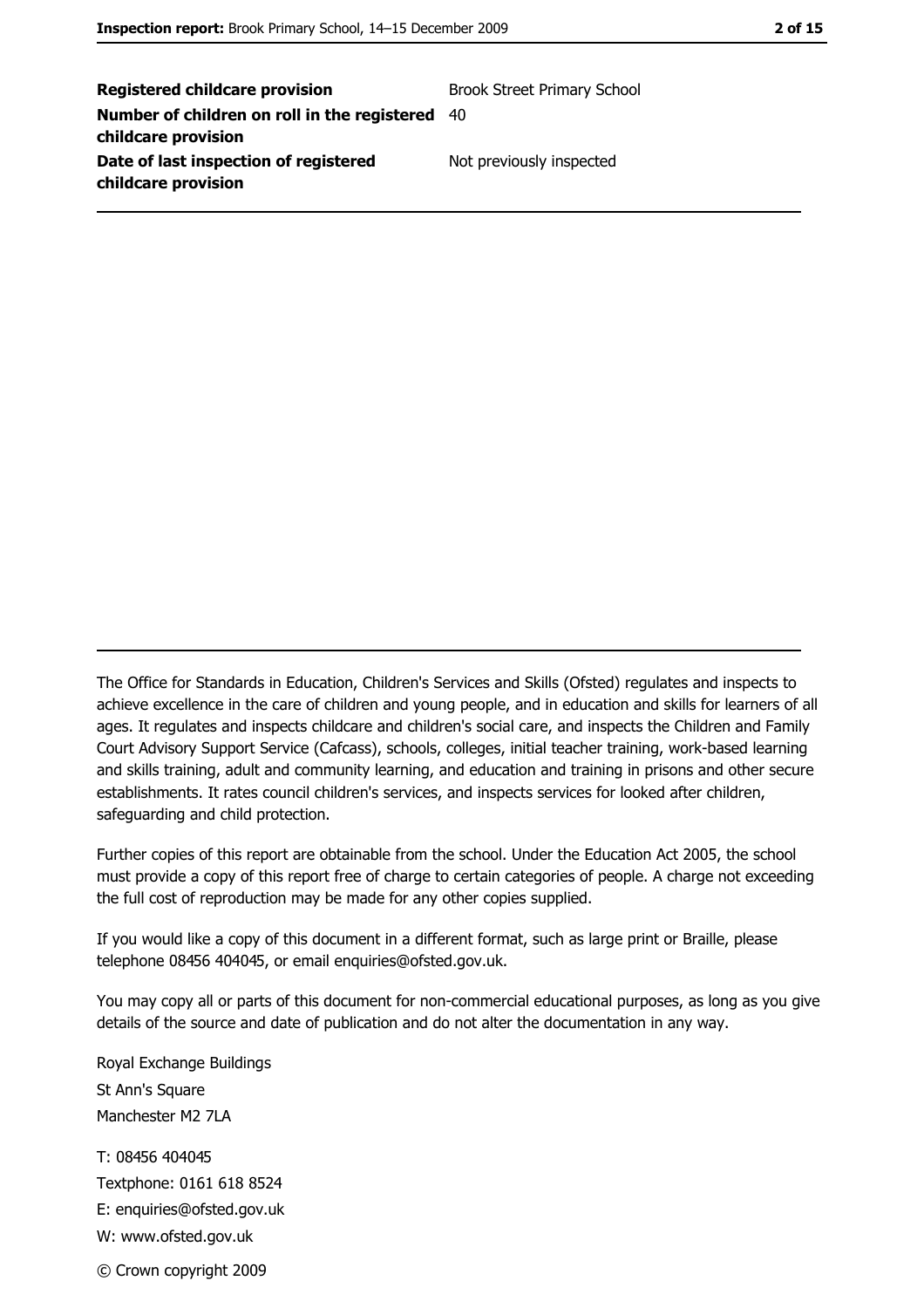# **Introduction**

This inspection was carried out by four additional inspectors. The inspectors visited 18 lessons, and held meetings with governors, staff and groups of pupils. They observed the school's work, and looked at policies, planning, assessment data and pupils' work. They analysed the questionnaires returned by 136 parents, 175 pupils and 31 members of staff.

The inspection team reviewed many aspects of the school's work. It looked in detail at the following:

- the impact of the work of leaders, managers and governors on raising standards,  $\blacksquare$ particularly in writing
- the quality of self-evaluation, to see whether current priorities are based on  $\blacksquare$ rigorous monitoring and the accurate analysis of data
- the achievement of pupils at Key Stage 2, particularly the more able, to determine  $\blacksquare$ whether teaching is sufficiently effective in accelerating their progress.

# **Information about the school**

Brook Primary is a large school serving an urban area. The vast majority of pupils have a White British heritage. The proportion of pupils with special educational needs and/or disabilities is above average. Most of these pupils have moderate learning difficulties, some have speech, language and communication difficulties, and a few have behavioural or emotional problems. The Early Years Foundation Stage includes 54 children of Nursery age (over three years of age) funded by the government and 60 children of Reception age (over four years of age) integrated in one unit. The school has achieved the Investors in People standard and national awards including the ICT Mark, the Arts Mark and the Healthy Schools Award.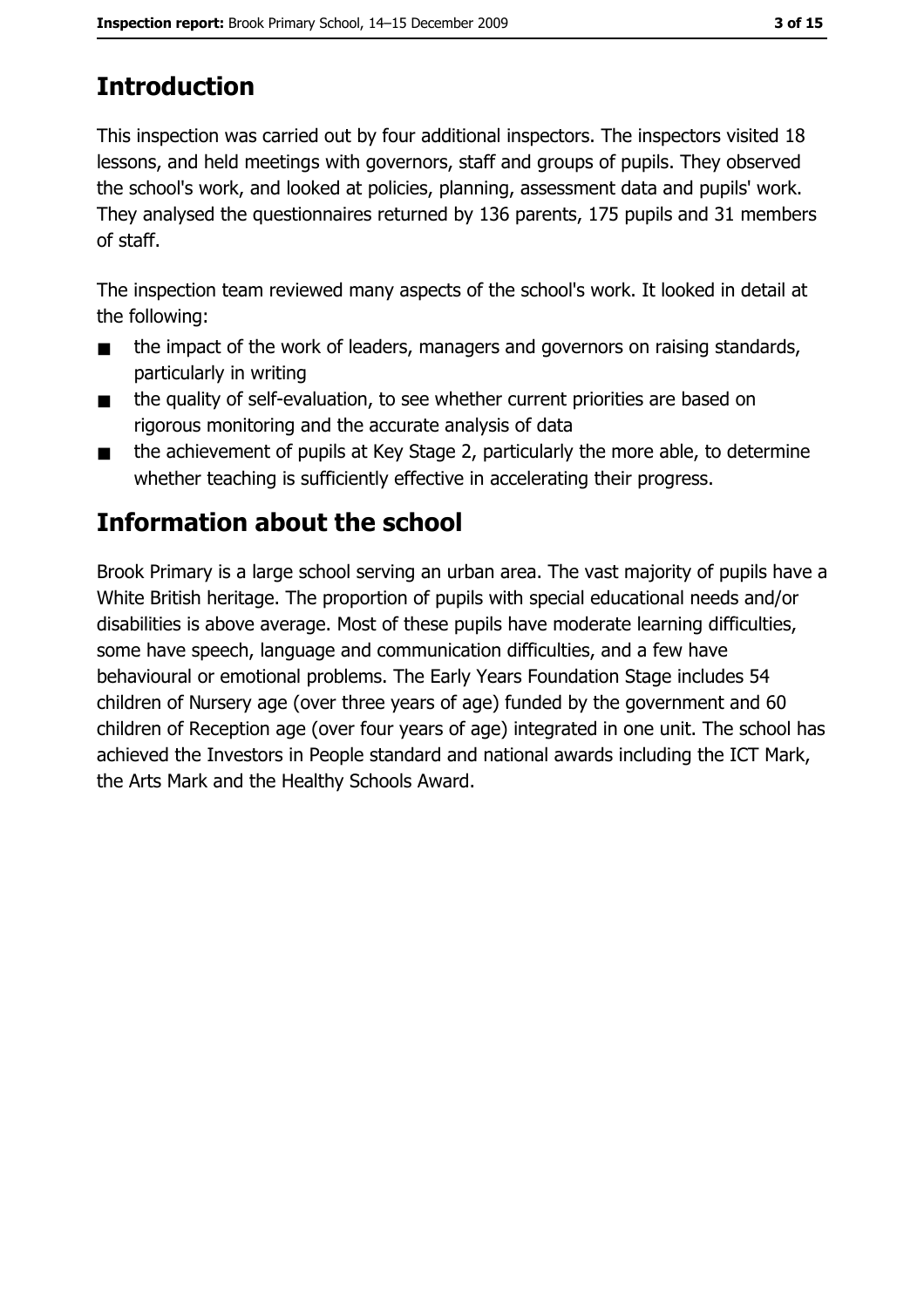# **Inspection judgements**

## Overall effectiveness: how good is the school?

#### The school's capacity for sustained improvement

## **Main findings**

This is a good school. Under the excellent leadership of the headteacher and deputy, staff display a shared determination to ensure that all pupils do as well as they can. Parents hold the school in high regard. Among many favourable comments were, 'I cannot imagine a better environment for our daughter,' and, 'I wholeheartedly believe the school has the best interests of all children at heart.'

The learning environment is vibrant and stimulating, and pupils participate eagerly in lessons and extra activities. Teachers make lessons interesting so pupils sustain their enthusiasm and involvement. As a result, pupils achieve well in all year groups. From a low start as they enter the school, pupils reach broadly average standards by the end of Year 6. Meticulous tracking of pupils' progress shows that some of the more able pupils are not doing as well as they might in literacy and numeracy. Good headway has been made in addressing this issue but it rightly remains a school priority, especially as tasks set in lessons do not always reflect the best use of assessment information on individuals to ensure that pupils progressively build up their skills. Children's language skills as they start school are generally very weak. Effective teaching enables them to make good progress, although pupils' skills in reading are better than those in writing by the end of Year 6. The school is not making the most of opportunities across different subjects to consolidate and extend writing skills, or using focused targets for individuals to support this process.

Teachers are skilled in broadening pupils' horizons, helping them believe in themselves and developing their self-esteem. As a result, pupils develop positive attitudes, behave extremely well and show a pride in their school. A wealth of enrichment activities contribute to their academic and personal development. Pupils with emotional or behavioural difficulties and those who are facing personal problems receive excellent support.

A concerted effort by senior staff and governors to move the school forward has meant that good headway has been made since the last inspection. The school is well placed to improve further. A rigorous system of self-review underpins all decision making and development planning. The school's inclusive ethos means that all pupils are welcomed. The school successfully promotes community cohesion and helps pupils to gain insights into the similar values and ambitions shared by children from diverse communities within and outside the United Kingdom.

## What does the school need to do to improve further?

Help pupils, particular the more able, to make faster progress in English and

| z |
|---|
|   |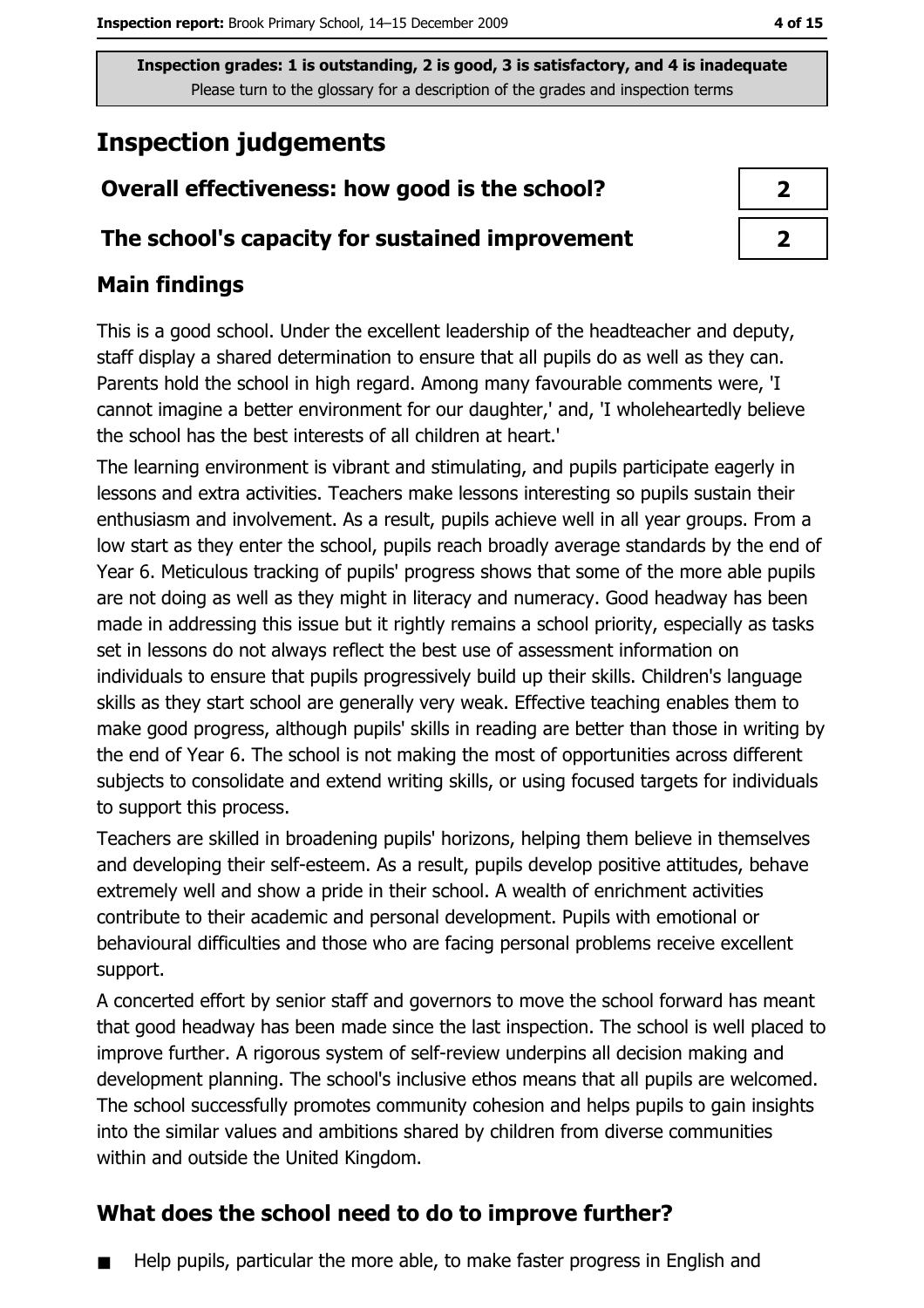mathematics by sharing good practice so that all teachers are skilled in planning work which builds on pupils' prior learning.

- Raise the quality of pupils' writing by:  $\blacksquare$ 
	- identifying further opportunities for them to develop speaking, listening, reading and writing skills during cross-curricular studies
	- fully establishing the inclusion of targets relating to pupils' language skills during such work.

## Outcomes for individuals and groups of pupils

The quality of learning observed in lessons during the inspection was consistently good for all age groups, and the work seen in lessons and in pupils' books confirmed the school's own analysis of pupils making good progress in all key stages. Most meet or exceed their challenging targets, year on year. As a result of the school's success in supporting pupils with special educational needs and/or disabilities, particularly those with social/emotional problems, a number of new pupils join the school partway through Key Stage 2 each year. Nevertheless, by Year 6, overall standards have remained broadly average, and pupils in the current Year 5 and Year 6 are on course to reach higher standards by the end of Key Stage 2 than in previous years. Pupils from all ability groups generally do well in lessons, although the work set for them is not always sufficiently tailored to individual needs to ensure that more able pupils, for example, are challenged to reach the high standards they are capable of. This was seen to be holding back some pupils' work in literacy and numeracy.

Pupils enjoy school; as one Year 6 pupil said, 'We love this school and don't want our time here to end.' The vast majority of pupils attend well but a few families keep their children at home for no good reason. Pupils respect others and value their own achievements. They develop into mature young citizens as they progress through the school. Relationships are excellent and pupils say that the school is a very friendly place. They develop a good understanding of other cultures, particularly through inter-school activities alongside pupils from diverse backgrounds. A well-established link with a school in Uganda involves exchange visits by staff. Pupils' knowledge of healthy lifestyles is good and pupils value the healthy lunches and make good use of the opportunities to take part in physical activities. The school council and the 'eco warriors' are successful in bringing about improvements, such as contributing ideas for the playground and establishing a recycling scheme. Pupils feel safe in school. They say that any rare incidents of bullying are dealt with effectively. 'Playground pals' support pupils who are lonely or upset and pupils say that they can turn to adults if they are troubled. Pupils make good progress in their basic skills and work well both independently and cooperatively. Through organising fundraising events, enterprise projects and learning about the world of work, for example from a visiting chef, they are well prepared for the next stage of their education and beyond.

 $\overline{2}$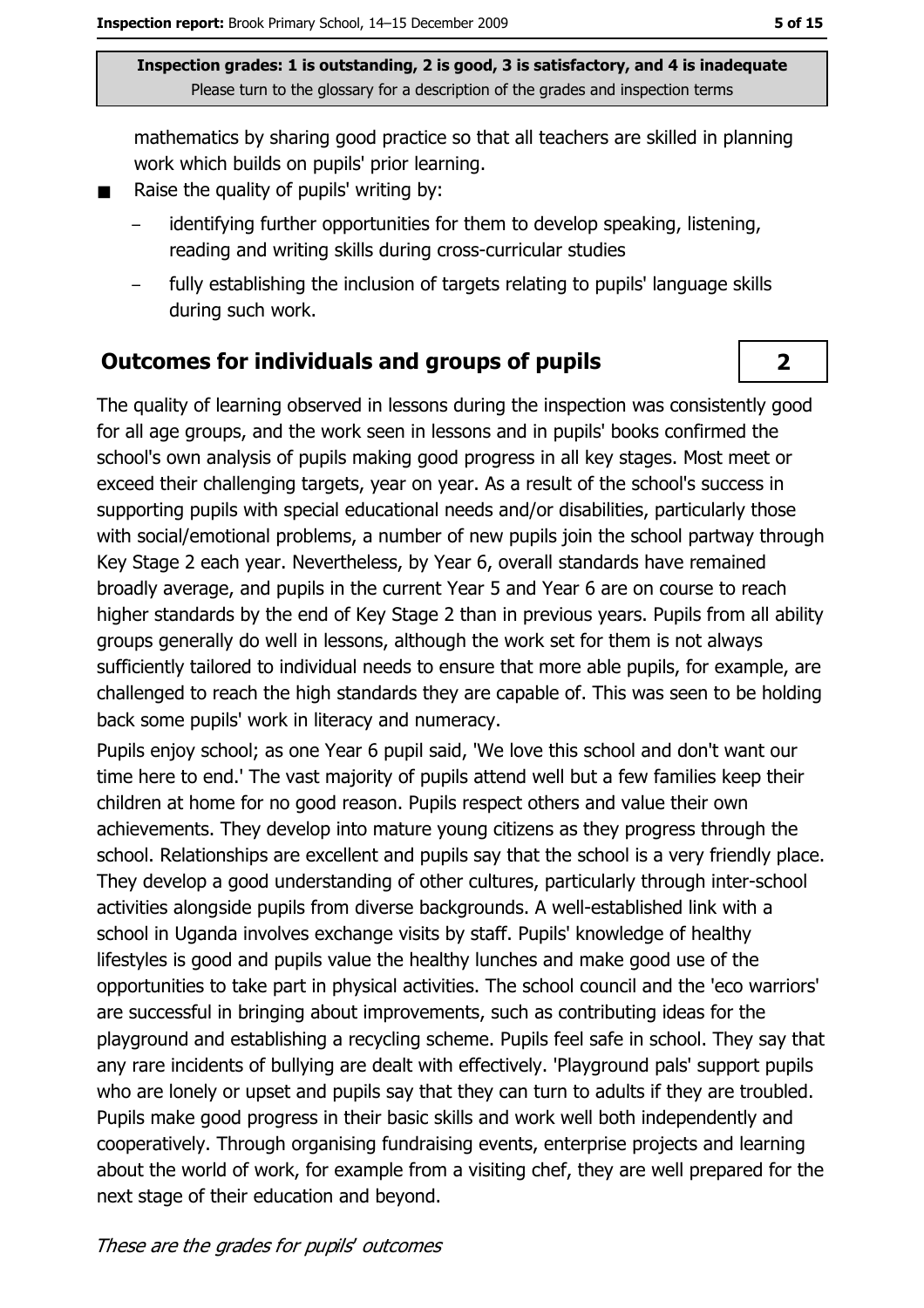| Pupils' achievement and the extent to which they enjoy their learning                                                     |               |  |  |
|---------------------------------------------------------------------------------------------------------------------------|---------------|--|--|
| Taking into account:<br>Pupils' attainment <sup>1</sup>                                                                   | 3             |  |  |
| The quality of pupils' learning and their progress                                                                        | $\mathcal{P}$ |  |  |
| The quality of learning for pupils with special educational needs and/or<br>disabilities and their progress               |               |  |  |
| The extent to which pupils feel safe                                                                                      |               |  |  |
| <b>Pupils' behaviour</b>                                                                                                  |               |  |  |
| The extent to which pupils adopt healthy lifestyles                                                                       |               |  |  |
| The extent to which pupils contribute to the school and wider community                                                   |               |  |  |
| The extent to which pupils develop workplace and other skills that will<br>contribute to their future economic well-being |               |  |  |
| Taking into account:<br>Pupils' attendance <sup>1</sup>                                                                   |               |  |  |
| The extent of pupils' spiritual, moral, social and cultural development                                                   |               |  |  |

#### How effective is the provision?

In most lessons, assessment information is used to pinpoint precisely the next steps in pupils' learning. Teachers, for the most part, set work pitched at the right level of challenge for different ability groups, and lessons move at a lively pace. During a mathematics lesson in Year 6, for example, the whole class was buzzing with activity. Pupils discussed their own strategies for finding equivalent fractions, percentages and decimals and compared their solutions. This approach is evident across the school. Pupils increasingly assess their own progress. At the start of each lesson, teachers make clear the objectives. These are reinforced by 'learning ladders' and individual targets, which help to remind pupils of the next steps. Teachers provide good feedback and encouragement when marking work and during lessons. Partway through a lesson about metaphors in Year 3/4, for example, pupils shared their ideas with the rest of the class, including, 'Shadows are ghosts of the earth', 'Rocks are the eyes of the forest', and 'Branches are the claws'. This prompted other pupils to follow suit and all made good progress. Occasionally, pupils' learning is constrained because they find the work too difficult or too easy, or are unclear about the precise success criteria when tackling new work.

The development of a creative curriculum has enthused both staff and pupils and is having a positive impact on learning and achievement. Through topics such as the Second World War, teachers are effectively planning activities across a range of subjects

 $1$  The grades for attainment and attendance are: 1 is high; 2 is above average; 3 is broadly average; and 4 is low.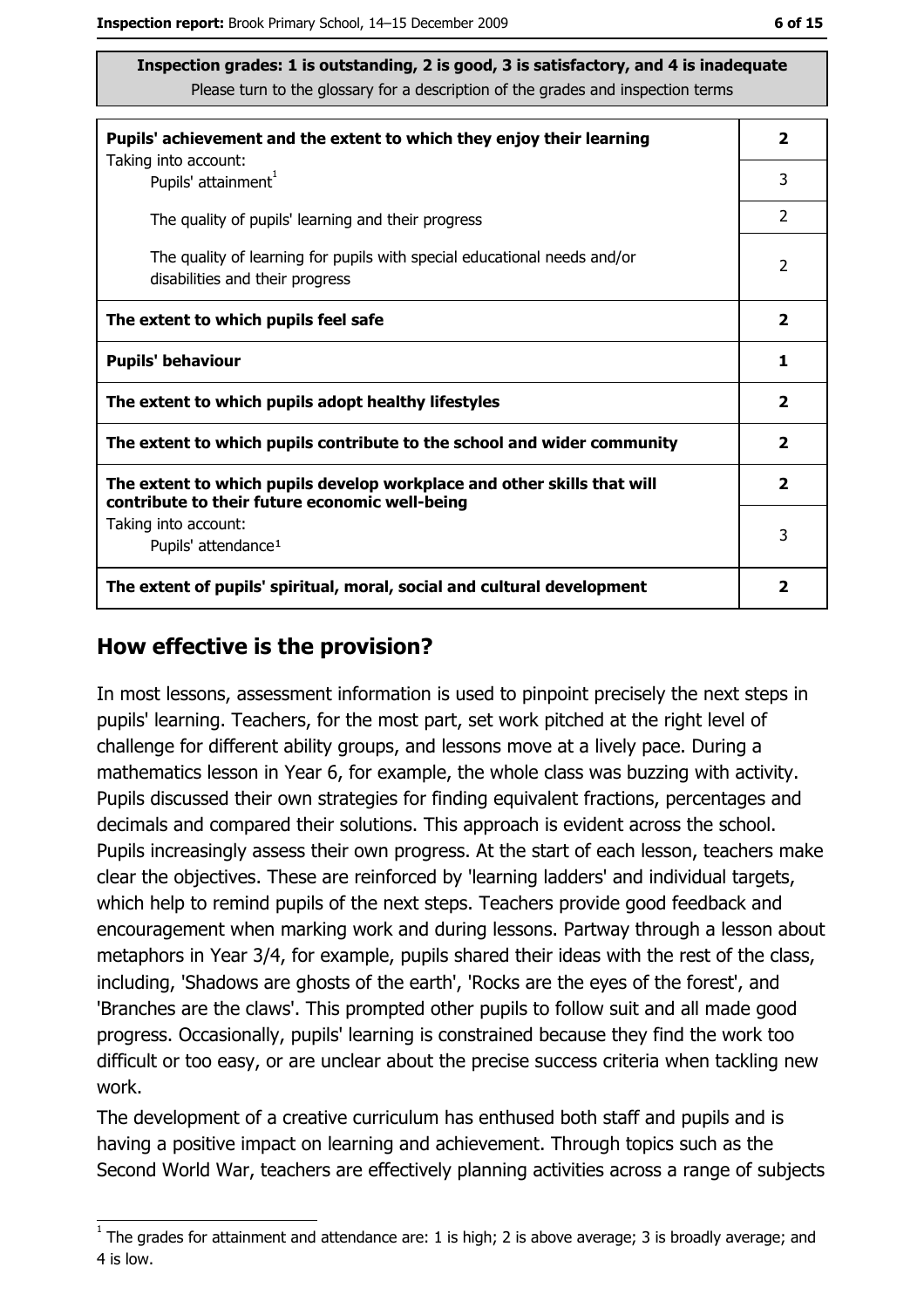such as history, geography, art and design technology to systematically develop pupils' knowledge and skills. However, the school recognises that the good practice has not yet been shared and embraced by all staff, especially with regard to building in more opportunities for pupils to practise, consolidate and extend their literacy skills during integrated topics. There is a good range of extra-curricular activities such as residential visits, school productions and after-school clubs. These have a positive impact on pupils' personal development. Good use of specialists, for example in French and music, helps pupils develop their skills. All Year 3 pupils learn the violin, and they delighted in showing how well they had progressed in their first term.

The school has the well-being of its pupils at the centre of all its work. In the safe and secure environment, pupils are given the confidence to take responsibility and tackle new challenges, knowing that staff will help them overcome any difficulties they may have. Pupils in vulnerable circumstances are given outstanding support and the school works closely with outside agencies to ensure they receive specialist advice and guidance. Through early identification of difficulties, targeted support and careful tracking of their progress, pupils with special educational needs and/or disabilities make good progress in their learning. The skilled team of teaching assistants plays a major role in this. The school pays close attention to health and safety. The breakfast club and after-school care provide opportunities for children to play and relax. Flexible day care for children over two years of age is well organised and is much appreciated by parents. An extended service across 48 weeks of the year is provided for all age groups. The school has received a Mencap award for its provision for disabled children.

These are the grades for the quality of provision

| The quality of teaching                                                                                    |  |
|------------------------------------------------------------------------------------------------------------|--|
| Taking into account:<br>The use of assessment to support learning                                          |  |
| The extent to which the curriculum meets pupils' needs, including, where<br>relevant, through partnerships |  |
| The effectiveness of care, guidance and support                                                            |  |

#### How effective are leadership and management?

The headteacher plays a pivotal role in inspiring staff, pupils and parents. In tandem with the deputy headteacher, she quides the leadership team, some of whom are relatively new, extremely well. A significant strength is the rigour with which senior staff analyse assessment information, monitor the quality of teaching and draw on the views of pupils and parents in setting priorities. Governors ensure that arrangements for safeguarding are robust, and visit the school regularly to gain first hand information from discussions with senior leaders and from informal observations. They acknowledge that they could play a stronger role in setting the strategic direction of the school but, working closely with the headteacher, governors gain an understanding of the school's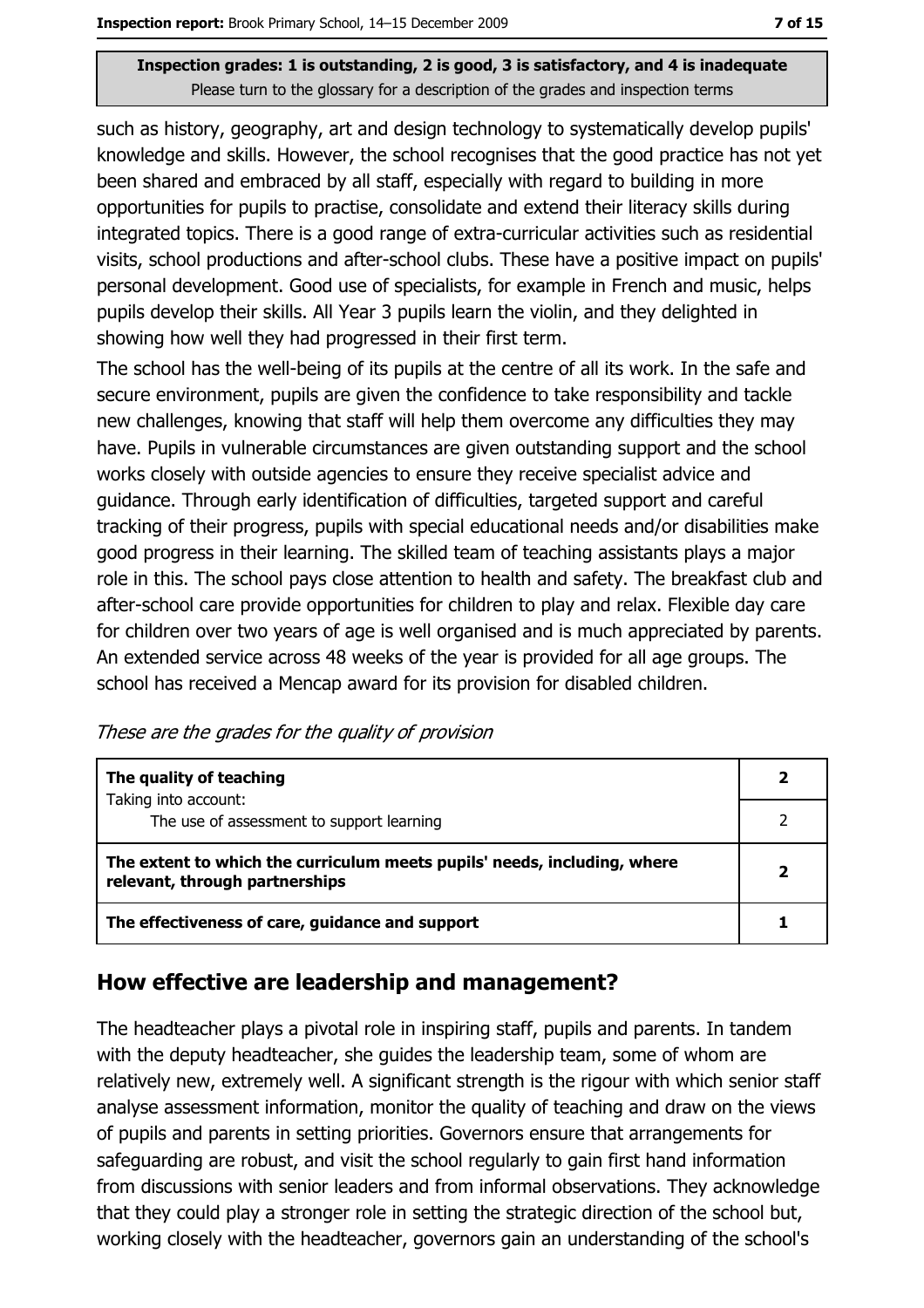strengths and areas for development. There has been significant progress on several fronts, including greater consistency in teaching, more effective learning and accelerated achievement. The 'open door' policy, a user-friendly website, information evenings and regular newsletters contribute to the strong partnership with parents and every effort is made to connect with those families that are hard to engage. Parents have frequent opportunities to work alongside their children during the school day. The school has a caring ethos where all pupils are valued and included. Parents greatly appreciate this, as illustrated by their many positive comments, including, 'Every child is made to feel special,' and 'The school has a great family feel and looks after all children wonderfully.'

These are the grades for leadership and management

| The effectiveness of leadership and management in embedding ambition and<br>driving improvement                                                                     |                         |  |  |
|---------------------------------------------------------------------------------------------------------------------------------------------------------------------|-------------------------|--|--|
| Taking into account:<br>The leadership and management of teaching and learning                                                                                      | 2                       |  |  |
| The effectiveness of the governing body in challenging and supporting the<br>school so that weaknesses are tackled decisively and statutory responsibilities<br>met | $\overline{\mathbf{2}}$ |  |  |
| The effectiveness of the school's engagement with parents and carers                                                                                                | $\overline{\mathbf{2}}$ |  |  |
| The effectiveness of partnerships in promoting learning and well-being                                                                                              | $\overline{\mathbf{2}}$ |  |  |
| The effectiveness with which the school promotes equality of opportunity and<br>tackles discrimination                                                              | $\mathbf{2}$            |  |  |
| The effectiveness of safeguarding procedures                                                                                                                        | $\overline{\mathbf{2}}$ |  |  |
| The effectiveness with which the school promotes community cohesion                                                                                                 | $\overline{\mathbf{2}}$ |  |  |
| The effectiveness with which the school deploys resources to achieve<br>value for money                                                                             | 2                       |  |  |

## **Early Years Foundation Stage**

Children settle in quickly as they start school due to the warm relationships that adults establish with them. They soon adapt to the routines of school life and learn how to behave in different contexts, such as when listening to an adult, sharing resources or in assembly. Each adult is responsible for a small group and they gain good insights into children's progress through careful observation. Working closely together as a team, staff promote children's progress very well and give their welfare top priority. The integration of all age groups provides a seamless experience for children. This generally works well, but the choices children make within the wide range of options are not always recorded systematically to enable staff to follow them up with individuals or to provide additional challenging activities. About six children aged two to four attend either in the morning or afternoon. They have their own base where they are well cared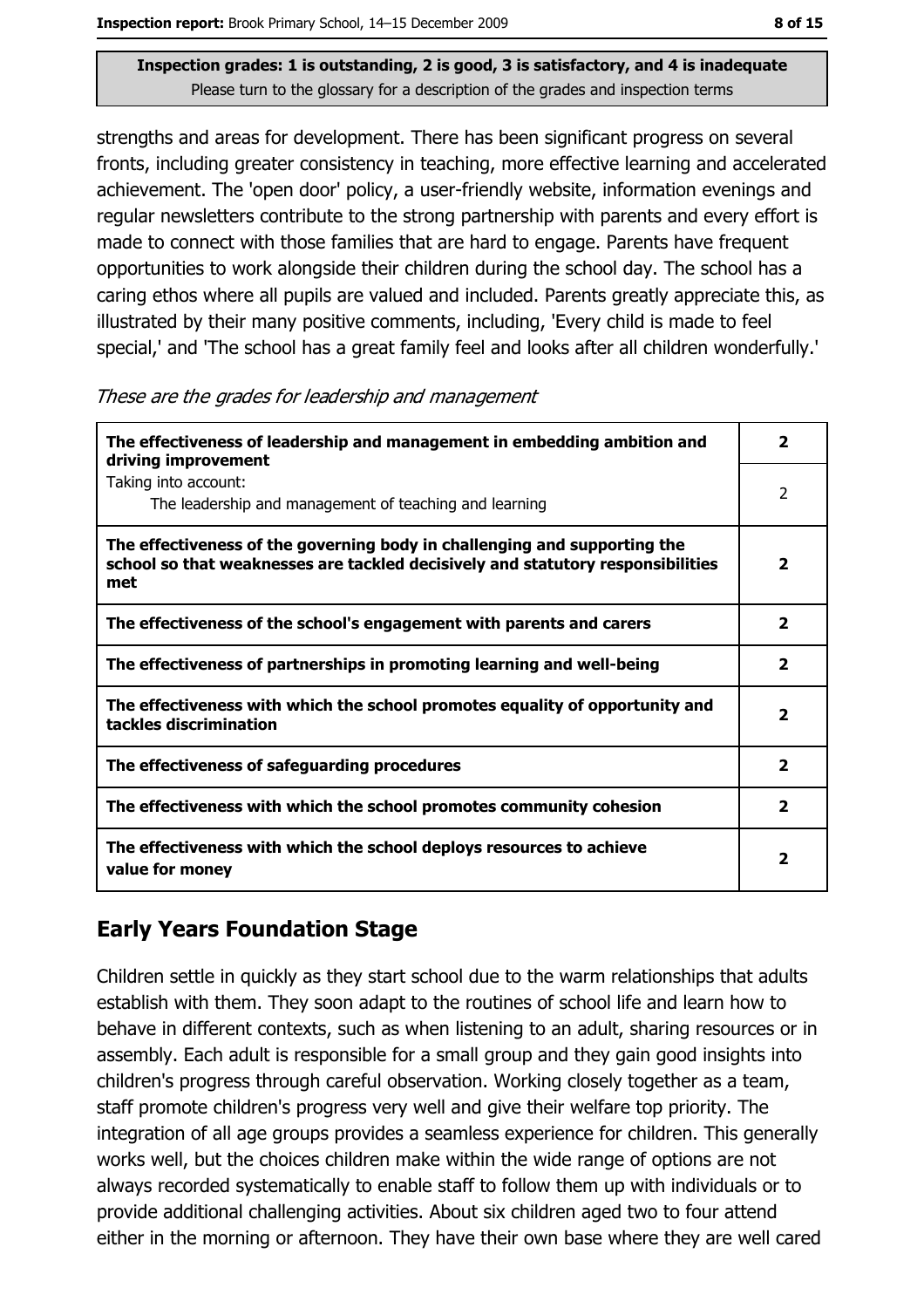for. They are integrated with the other children in the unit for play and learning activities.

Adults sustain children's attention skilfully as they introduce new activities and successfully encourage them to choose from a wide range of stimulating indoor and outdoor activities. Staff take care to model language so that children learn from their examples and they take every opportunity to engage them in conversation. When playing in the nativity scene and in Santa's grotto, children interacted with one another well. As well as promoting social development, such opportunities help children to acquire new vocabulary and learn to express themselves. Many activities involve counting. For example, children were making sure the numbered baubles on the Christmas tree were in the correct order.

There is a strong home/school partnership. Parents bring their children into the unit each day and this enables staff and parents to have a brief word. Staff are extremely good at calming down any children who may be reluctant to part from their parents or carers.

The success of the provision in meeting the needs of all children owes much to the effective management of the complex arrangements. The spacious and well-equipped areas provide ample opportunities for children to make good progress in all areas of learning, including their creative and physical development.

|  |  |  | These are the grades for the Early Years Foundation Stage |
|--|--|--|-----------------------------------------------------------|
|  |  |  |                                                           |

| <b>Overall effectiveness of the Early Years Foundation Stage</b>                             |                |  |
|----------------------------------------------------------------------------------------------|----------------|--|
| Taking into account:                                                                         |                |  |
| Outcomes for children in the Early Years Foundation Stage                                    |                |  |
| The quality of provision in the Early Years Foundation Stage                                 |                |  |
| The effectiveness of leadership and management of the Early Years<br><b>Foundation Stage</b> | $\overline{2}$ |  |

#### **Views of parents and carers**

The large majority of parents were positive in their views of the school. All but one parent felt their children enjoyed school. Many added highly positive comments about aspects of the school's work. A very small minority of parents raised individual concerns. These were followed up by the inspectors but they followed no particular pattern.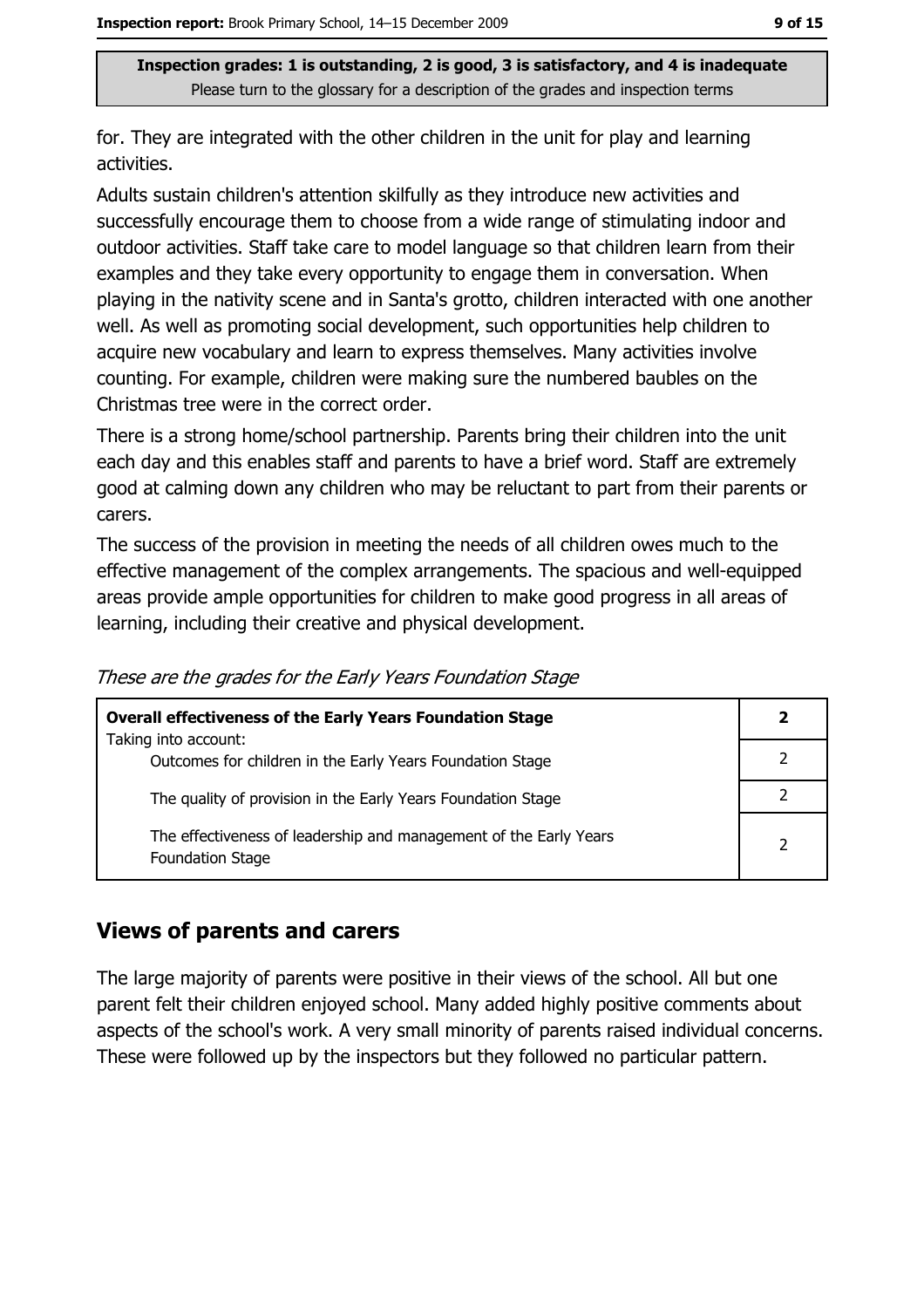#### Responses from parents and carers to Ofsted's questionnaire

Ofsted invited all the registered parents and carers of pupils registered at Brook Primary School to complete a questionnaire about their views of the school.

In the questionnaire, parents and carers were asked to record how strongly they agreed with 13 statements about the school. The inspection team received 136 completed questionnaires by the end of the on-site inspection. In total, there are 346 pupils registered at the school.

| <b>Statements</b>                                                                                                                                                                                                                                       | <b>Agree</b> | <b>Strongly</b> |              | <b>Disagree</b><br><b>Agree</b> |                | <b>Strongly</b><br>disagree |                |               |
|---------------------------------------------------------------------------------------------------------------------------------------------------------------------------------------------------------------------------------------------------------|--------------|-----------------|--------------|---------------------------------|----------------|-----------------------------|----------------|---------------|
|                                                                                                                                                                                                                                                         | <b>Total</b> | $\frac{0}{0}$   | <b>Total</b> | $\frac{0}{0}$                   | <b>Total</b>   | $\frac{0}{0}$               | <b>Total</b>   | $\frac{0}{0}$ |
| My child enjoys school                                                                                                                                                                                                                                  | 104          | 76              | 31           | 23                              | 1              | $\mathbf{1}$                | 0              | $\mathbf 0$   |
| The school keeps my child<br>safe                                                                                                                                                                                                                       | 96           | 71              | 40           | 29                              | $\mathbf 0$    | 0                           | 0              | 0             |
| The school informs me<br>about my child's progress                                                                                                                                                                                                      | 66           | 49              | 68           | 50                              | $\mathbf{1}$   | $\mathbf{1}$                | 0              | 0             |
| My child is making enough<br>progress at this school                                                                                                                                                                                                    | 73           | 54              | 58           | 43                              | 3              | $\overline{2}$              | 1              | $\mathbf{1}$  |
| The teaching is good at this<br>school                                                                                                                                                                                                                  | 77           | 57              | 59           | 43                              | $\mathbf 0$    | 0                           | 0              | $\mathbf 0$   |
| The school helps me to<br>support my child's learning                                                                                                                                                                                                   | 73           | 54              | 63           | 46                              | 0              | 0                           | 0              | 0             |
| The school helps my child to<br>have a healthy lifestyle                                                                                                                                                                                                | 78           | 57              | 54           | 40                              | 4              | 3                           | 0              | 0             |
| The school makes sure that<br>my child is well prepared for<br>the future (for example<br>changing year group,<br>changing school, and for<br>children who are finishing<br>school, entering further or<br>higher education, or<br>entering employment) | 69           | 51              | 50           | 37                              | 3              | $\overline{2}$              | 0              | $\mathbf 0$   |
| The school meets my child's<br>particular needs                                                                                                                                                                                                         | 74           | 54              | 58           | 43                              | $\mathbf{1}$   | 1                           | 0              | 0             |
| The school deals effectively<br>with unacceptable behaviour                                                                                                                                                                                             | 71           | 52              | 60           | 44                              | $\overline{2}$ | 1                           | 1              | $\mathbf{1}$  |
| The school takes account of<br>my suggestions and<br>concerns                                                                                                                                                                                           | 59           | 43              | 68           | 50                              | 3              | $\overline{2}$              | $\overline{2}$ | $\mathbf{1}$  |
| The school is led and<br>managed effectively                                                                                                                                                                                                            | 75           | 55              | 58           | 43                              | $\overline{2}$ | $\mathbf{1}$                | $\mathbf 0$    | 0             |
| Overall, I am happy with my<br>child's experience at this<br>school                                                                                                                                                                                     | 88           | 65              | 47           | 35                              | $\mathbf{1}$   | $\mathbf{1}$                | $\bf{0}$       | $\pmb{0}$     |

The table above summarises the responses that parents and carers made to each statement. The percentages indicate the proportion of parents and carers giving that response out of the total number of completed questionnaires. Where one or more parents and carers chose not to answer a particular question, the percentages will not add up to 100%.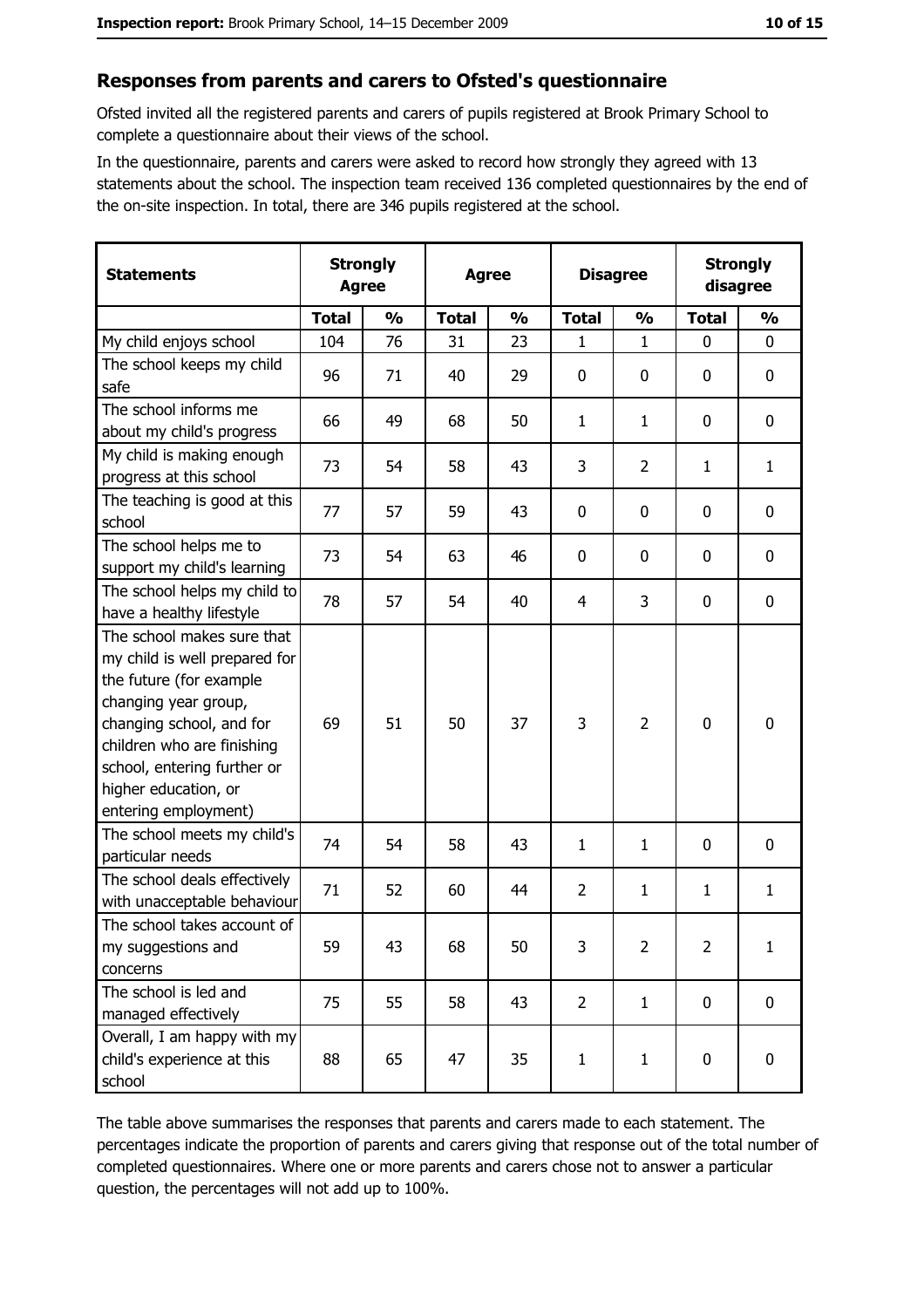# Glossary

| <b>Grade</b> | <b>Judgement</b> | <b>Description</b>                                                                                                                                                                                                               |
|--------------|------------------|----------------------------------------------------------------------------------------------------------------------------------------------------------------------------------------------------------------------------------|
| Grade 1      | Outstanding      | These features are highly effective. An oustanding<br>school provides exceptionally well for its pupils' needs.                                                                                                                  |
| Grade 2      | Good             | These are very positive features of a school. A school<br>that is good is serving its pupils well.                                                                                                                               |
| Grade 3      | Satisfactory     | These features are of reasonable quality. A satisfactory<br>school is providing adequately for its pupils.                                                                                                                       |
| Grade 4      | Inadequate       | These features are not of an acceptable standard. An<br>inadequate school needs to make significant<br>improvement in order to meet the needs of its pupils.<br>Ofsted inspectors will make further visits until it<br>improves. |

## What inspection judgements mean

#### Overall effectiveness of schools inspected between September 2007 and July 2008

|                       | Overall effectiveness judgement (percentage of<br>schools) |      |                     |                   |  |  |
|-----------------------|------------------------------------------------------------|------|---------------------|-------------------|--|--|
| <b>Type of school</b> | <b>Outstanding</b>                                         | Good | <b>Satisfactory</b> | <b>Inadequate</b> |  |  |
| Nursery schools       | 39                                                         | 58   | 3                   | 0                 |  |  |
| Primary schools       | 13                                                         | 50   | 33                  | 4                 |  |  |
| Secondary schools     | 17                                                         | 40   | 34                  | 9                 |  |  |
| Sixth forms           | 18                                                         | 43   | 37                  | $\overline{2}$    |  |  |
| Special schools       | 26                                                         | 54   | 18                  | $\overline{2}$    |  |  |
| Pupil referral units  | 7                                                          | 55   | 30                  | 7                 |  |  |
| All schools           | 15                                                         | 49   | 32                  | 5                 |  |  |

New school inspection arrangements were introduced on 1 September 2009. This means that inspectors now make some additional judgements that were not made previously.

The data in the table above were reported in The Annual Report of Her Majesty's Chief Inspector of Education, Children's Services and Skills 2007/08.

Percentages are rounded and do not always add exactly to 100. Secondary school figures include those that have sixth forms, and sixth form figures include only the data specifically for sixth form inspection judgements.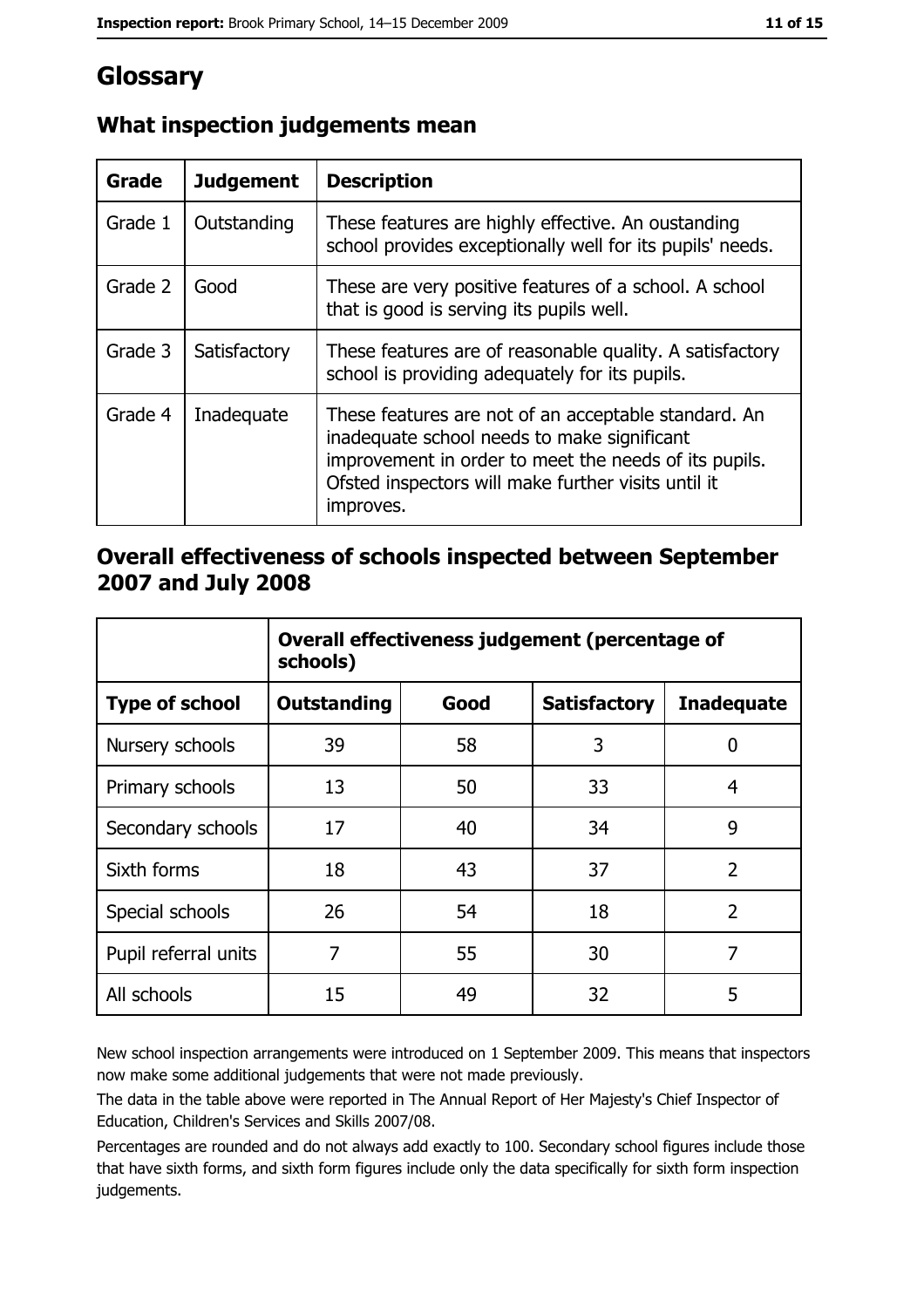# **Common terminology used by inspectors**

| Achievement:                  | the progress and success of a pupil in<br>their learning, development or training.                                                                                                                                                                                                                           |
|-------------------------------|--------------------------------------------------------------------------------------------------------------------------------------------------------------------------------------------------------------------------------------------------------------------------------------------------------------|
| Attainment:                   | the standard of the pupils' work shown by<br>test and examination results and in<br>lessons.                                                                                                                                                                                                                 |
| Capacity to improve:          | the proven ability of the school to<br>continue improving. Inspectors base this<br>judgement on what the school has<br>accomplished so far and on the quality of<br>its systems to maintain improvement.                                                                                                     |
| Leadership and management:    | the contribution of all the staff with<br>responsibilities, not just the headteacher,<br>to identifying priorities, directing and<br>motivating staff and running the school.                                                                                                                                |
| Learning:                     | how well pupils acquire knowledge,<br>develop their understanding, learn and<br>practise skills and are developing their<br>competence as learners.                                                                                                                                                          |
| <b>Overall effectiveness:</b> | inspectors form a judgement on a school's<br>overall effectiveness based on the findings<br>from their inspection of the school. The<br>following judgements, in particular,<br>influence what the overall effectiveness<br>judgement will be.                                                               |
|                               | The school's capacity for sustained<br>improvement.<br>Outcomes for individuals and groups<br>of pupils.<br>The quality of teaching.<br>The extent to which the curriculum<br>meets pupil's needs, including where<br>relevant, through partnerships.<br>The effectiveness of care, guidance<br>and support. |
| Progress:                     | the rate at which pupils are learning in<br>lessons and over longer periods of time. It<br>is often measured by comparing the<br>pupils' attainment at the end of a key<br>stage with their attainment when they<br>started.                                                                                 |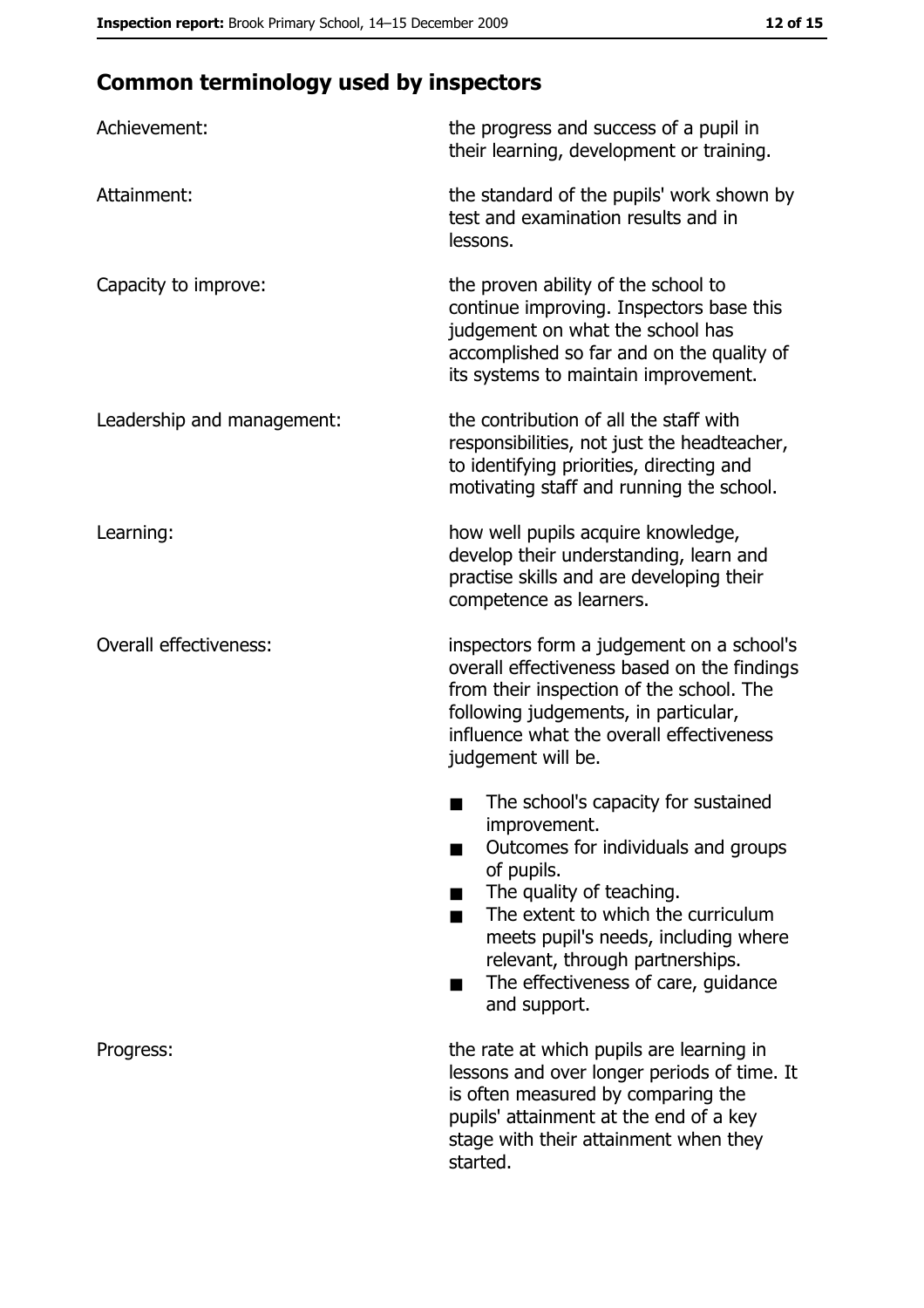This letter is provided for the school, parents and carers to share with their children. It describes Ofsted's main findings from the inspection of their school.



#### 16 December 2009

#### **Dear Pupils**

#### Inspection of Brook Primary School, Wordsley, DY8 5YN

Thank you for making us so welcome during our visit. You were very helpful and keen to let us know what makes Brook Primary special. You go to a good school where each one of you is cared for and taught well. You rise to the challenges given, and make good progress through the school. In order to help some of you do even better, we agree with teachers that they should keep an even closer eye on your work in writing to make sure you do as well as you possibly can. You obviously enjoy topic work and we have suggested that teachers build in some more written work to give you extra practice in writing for different purposes. It was good to see that those of you who can learn quickly are now tackling harder work, especially in English and mathematics. We would like teachers to provide more of this, as we could see that it is helping you reach higher standards.

We were impressed by the way adults and children get on together. Your behaviour is outstanding. You are polite and helpful and show a great deal of respect for one another and the adults that work with you. Your school is a happy place in which to learn and where you are growing up to be confident and responsible young people. We saw how teachers make lessons interesting and fun, and it was good to hear how much you enjoy and learn from visits and the visitors that come into school. Lessons in PSHE, PE and science help you gain a good understanding of the importance of eating healthily, keeping fit, and knowing how to stay safe. The large number of children taking part in after-school clubs shows how much you take exercise seriously. Congratulations on achieving the Healthy Schools Award and the Active Mark. Well done also to the school council for the way they offer suggestions, and to the eco-warriors for helping the school to gain the Eco-school award.

One of the main reasons your school has continued to improve since it was last inspected is because all the adults work well together with excellent leadership from the headteacher. They are committed to continuing to make your school even better. We are confident that with the positive attitudes you have to your work, you will try your hardest to help the school go from strength to strength.

We wish you well for the future.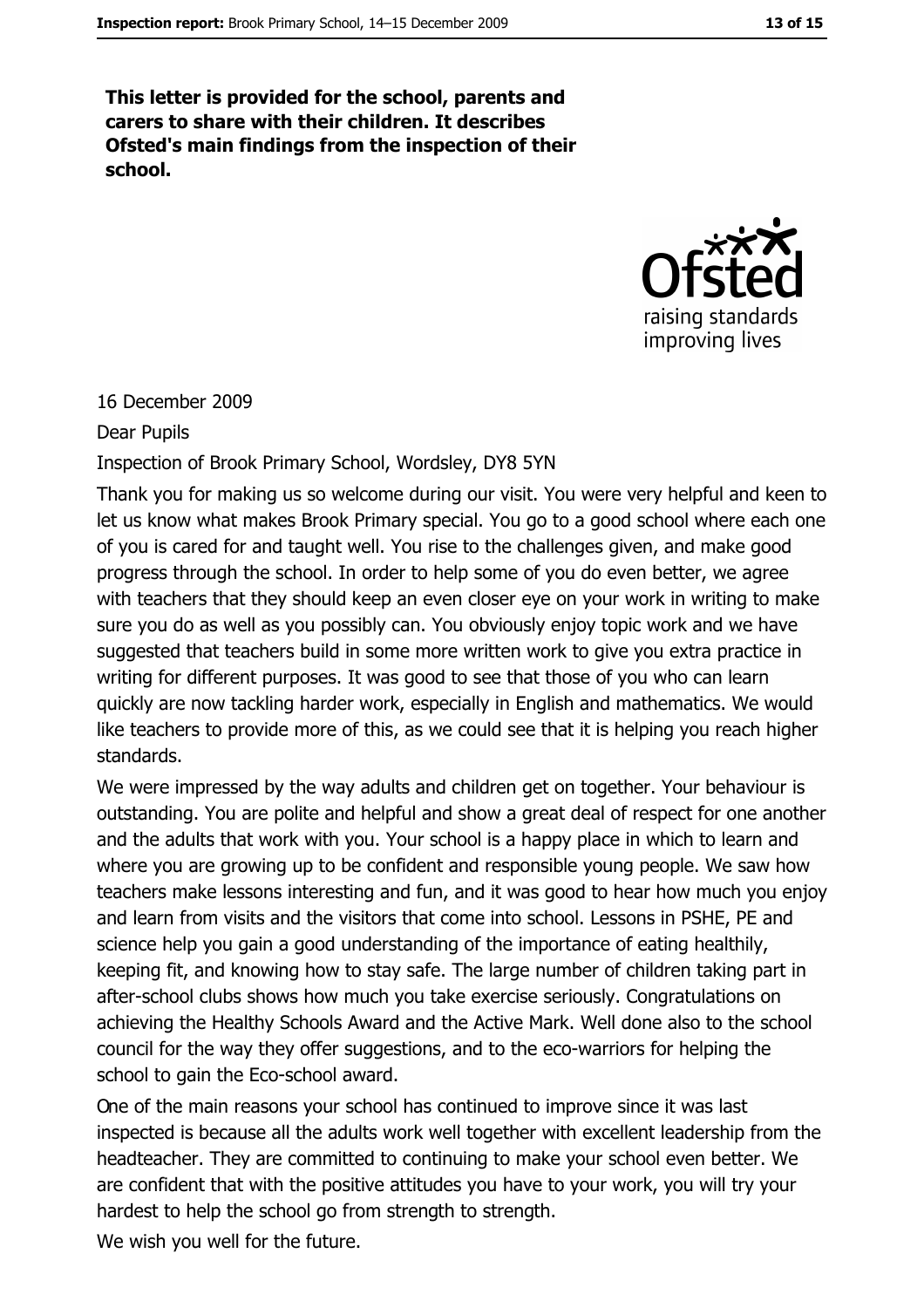Yours sincerely Rob Crompton Lead inspector